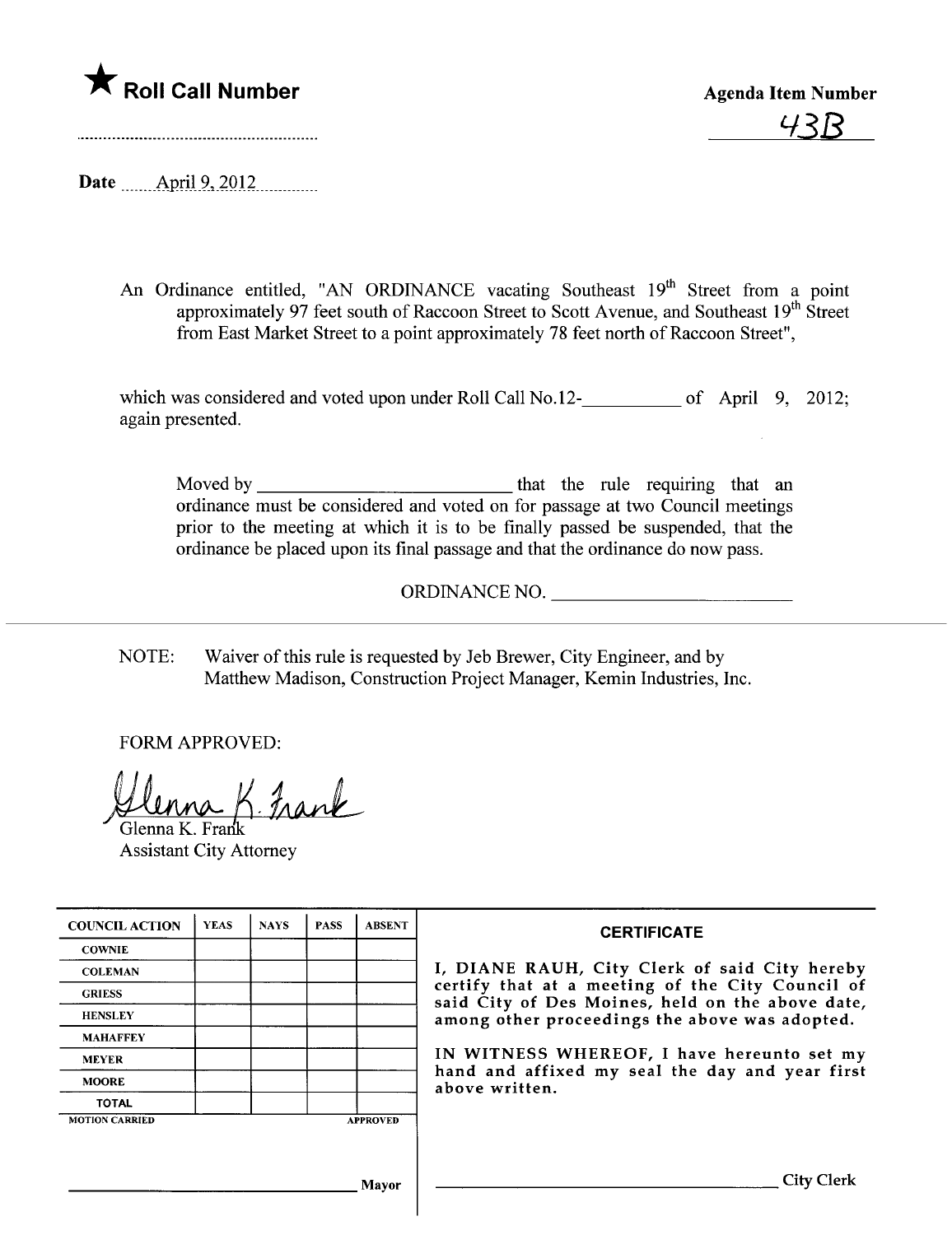

March 30, 2012

Des Moines City Council 400 Robert D. Ray Drive Des Moines, IA 50309

Honorable Council Members:

On February 27,2012, by Roll Call No. 12-0277, the City Council received and filed a recommendation from the Plan and Zoning Commission to vacate portions Southeast  $19<sup>th</sup>$  Street between Raccoon Street and Scott Avenue as initiated by City Council represented by the Engineering Deparment.

The Engineering Department respectfully requests a waiver of the ordinance readings in order to move forward with the SE Connector Project – SE  $15<sup>th</sup>$  Street to SE  $23<sup>rd</sup>$  Street. The waiver will also allow Waste Management of Iowa, Inc. to replace a loss of parking resulting from said Project and furher allow Kemin Holdings, LC to move forward with the planned expansion and development of its new headquarters.

Sincerely,

Sincerely,<br>Jeb E. Brewer<br>City Engineer, P.E.